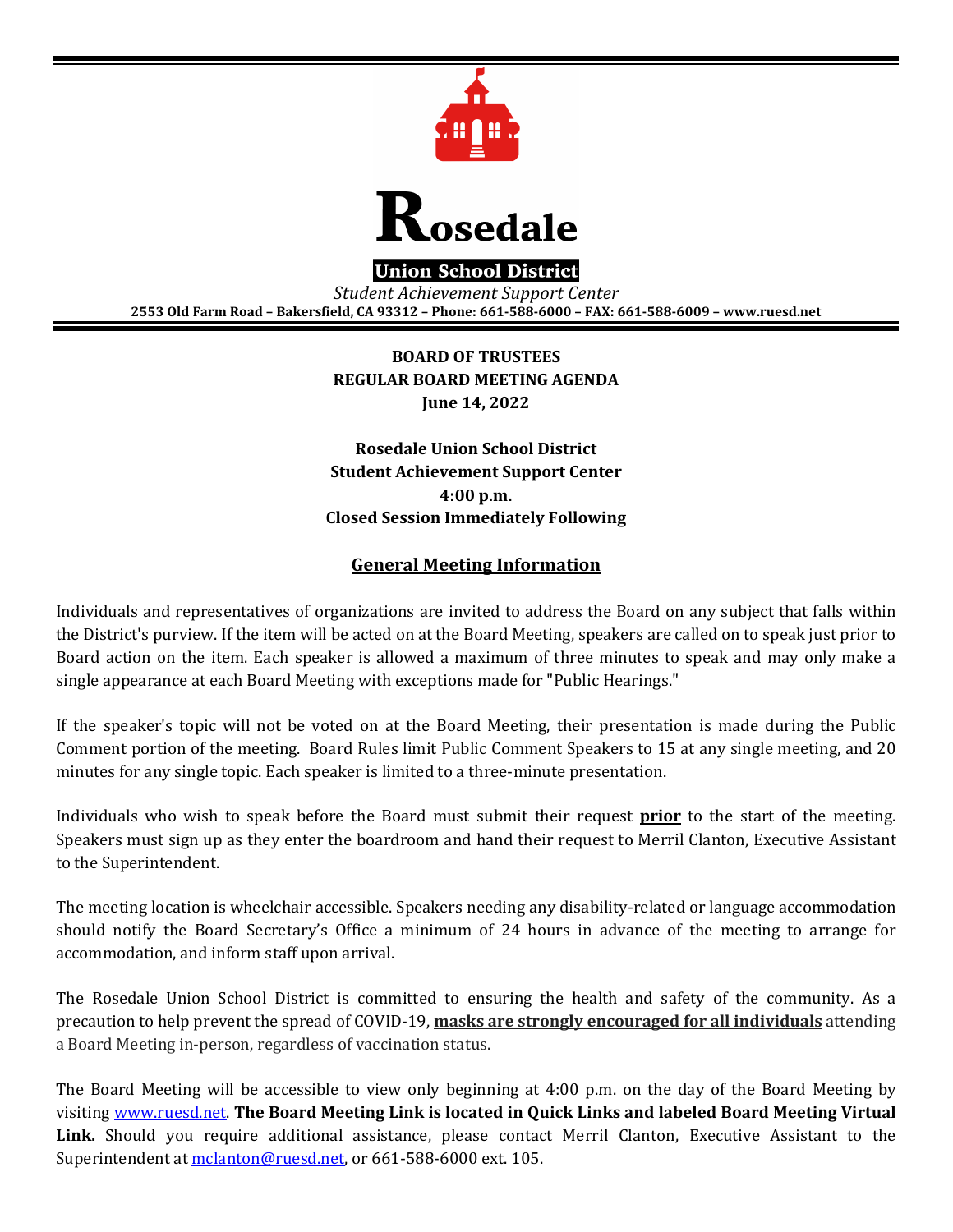### **1.0 PRELIMINARY**

| 1.1 | Call to order time<br>p.m.                                      | Present | Absent |
|-----|-----------------------------------------------------------------|---------|--------|
|     | <b>Governing Board Members</b>                                  |         |        |
|     | Patty Young, President                                          |         |        |
|     | Leigh Ann Cook, Vice President                                  |         |        |
|     | Laurel Sheffield, Clerk                                         |         |        |
|     | Gary Moore, Trustee Representative                              |         |        |
|     | Michael Spickler, Member                                        |         |        |
|     | <b>Staff Members</b>                                            |         |        |
|     | Sue Lemon, District Superintendent                              |         |        |
|     | Russell Sentes, Chief Administrator of Operations               |         |        |
|     | Janet Bianco, Chief Administrator of School Leadership          |         |        |
|     | Crysta Silver Hill, Chief Administrator of Student Support      |         |        |
|     | Frances Tucker, Chief Administrator of Curriculum & Instruction |         |        |
|     | Merril Clanton, Executive Assistant to the Superintendent       |         |        |

- 1.2 Pledge of Allegiance
- 1.3 Adoption of Agenda

Any materials required by law to be made available to the public prior to a meeting of the Board of Trustees of the District can be inspected at the following address during normal business hours: 2553 Old Farm Road, Bakersfield, CA 93312. This item is provided as an opportunity for trustees, through consensus, to resequence or table agenda topics. An item requiring immediate action, which came to the district only after the agenda was posted, may be added to the agenda with a 2/3 majority approval of the board (unanimous if only three members present). Items to be added will be made available to the public at the meeting.

Motion\_\_\_\_\_\_\_Second\_\_\_\_\_\_\_Ayes\_\_\_\_\_\_\_Nayes\_\_\_\_\_\_\_Abstain\_

### **2.0 PUBLIC COMMENTS**

Individuals and representatives of organizations are invited to address the Board on any subject that falls within the District's purview. If the item will be acted on at the Board Meeting, speakers are called on to speak just prior to Board action on the item. Each speaker is allowed a maximum of three minutes to speak and may only make a single appearance at each Board Meeting with exceptions made for "Public Hearings." If the speaker's topic will not be voted on at the Board Meeting, their presentation is made during the Public Comment portion of the meeting. Board Rules limit Public Comment Speakers to 15 at any single meeting, and 20 minutes for any single topic. Each speaker is limited to a three-minute presentation. Individuals who wish to speak before the Board must submit their request **prior** to the start of the meeting. Speakers must sign up as they enter the boardroom and hand their request to Merril Clanton, Executive Assistant to the Superintendent.

#### **3.0 INFORMATIONAL ITEMS**

- 3.1 Chief Administrator of Operations Report
- 3.2 Chief Administrator of School Leadership Report
- 3.3 Chief Administrator of Student Support Report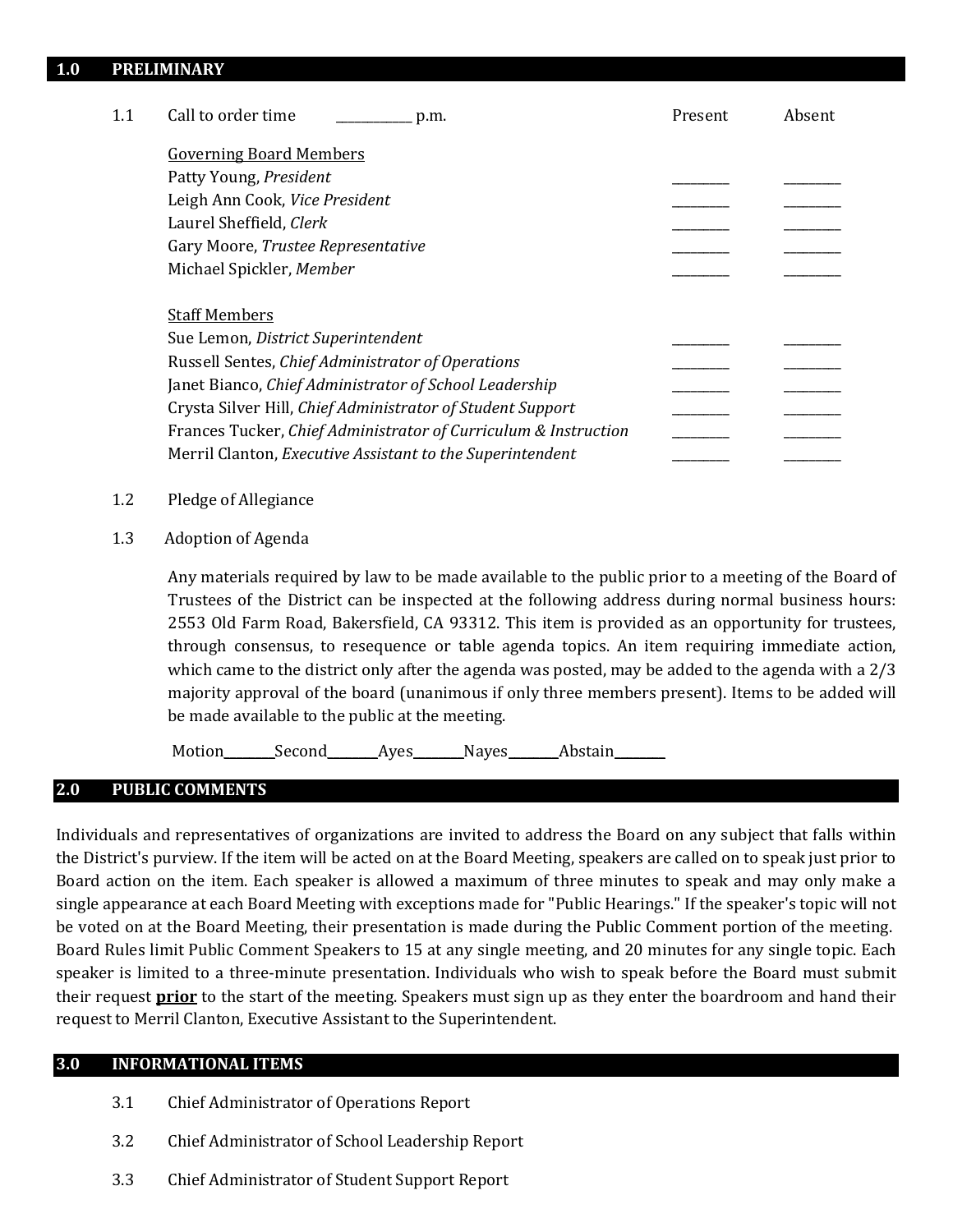- 3.4 Chief Administrator of Curriculum and Instruction Report
- 3.5 Superintendent's Report
- 3.6 Resignations and Retirements
	- 3.6.1 Approval of the resignation of Morgan Craig, effective June 3, 2022.
	- 3.6.2 Approval of the resignation of Magie Harl, effective June 3, 2022.
	- 3.6.3 Approval of the resignation of Robin Martens, effective June 3, 2022.
	- 3.6.4 Approval of the resignation of Tammy Murray, effective June 3, 2022.
	- 3.6.5 Approval of the resignation of Aldric Hortin, effective June 7, 2022.

# **4.0 ACTION ITEMS**

All matters listed under the consent agenda are considered by the Board of Trustees to be routine or sufficiently supported by prior or accompanying reference materials and information as to not require additional discussion. They will all be enacted by a motion as referenced below.

- 4.1 Consent Agenda
	- 4.1.1 Approval of the May 10, 2022, Regular Board Meeting Minutes.
	- 4.1.2 Approval of the employment of Denise Castro, Teacher.
	- 4.1.3 Approval of the employment of Kathryn DeBranch, Teacher.
	- 4.1.4 Approval of the employment of Stacey Franciotti, Teacher.
	- 4.1.5 Approval of the employment of Cody Greenwell, Teacher.
	- 4.1.6 Approval of the employment of Daniele Hall, Teacher.
	- 4.1.7 Approval of the employment of Shawna Hall, Teacher.
	- 4.1.8 Approval of the employment of Jill Johansen, Teacher.
	- 4.1.9 Approval of the employment of Jamie Juarez, Teacher.
	- 4.1.10 Approval of the employment of Timothy Kenney, Teacher.
	- 4.1.11 Approval of the employment of Savanna Lafever, Teacher.
	- 4.1.12 Approval of the employment of Jeanette Pratt, Teacher.
	- 4.1.13 Approval of the employment of Heather Reed, School Psychologist.
	- 4.1.14 Approval of the employment of Ashlee Rex, Teacher.
	- 4.1.15 Approval of the employment of Kelsy Severson, School Psychologist Intern.
	- 4.1.16 Approval of the employment of Brianne Wells, Teacher.
	- 4.1.17 Approval of the employment of Madisen Yockey, Teacher.
	- 4.1.18 Approval of the employment of Gregory Paniagua, Bus Driver, Trainer, Router.
	- 4.1.19 Approval of regular pay vouchers: 0123, 0124, 0125, 0126, 0127, 0128, 0129, 0130, 0131, 0132, 0133, 0134, 0135, 0136, 0137, and 0138.

Motion\_\_\_\_\_\_\_Second\_\_\_\_\_\_\_Ayes\_\_\_\_\_\_\_Nayes\_\_\_\_\_\_\_Abstain\_\_\_\_\_\_

- 4.2 General Business
	- 4.2.1 Approval of the following piggyback contracts for various projects for the 2022-2023 school year.
		- **•** PEPPM
		- $\blacksquare$  CalNet 2/3
		- **Crown Castle**
		- WSCA-NASPO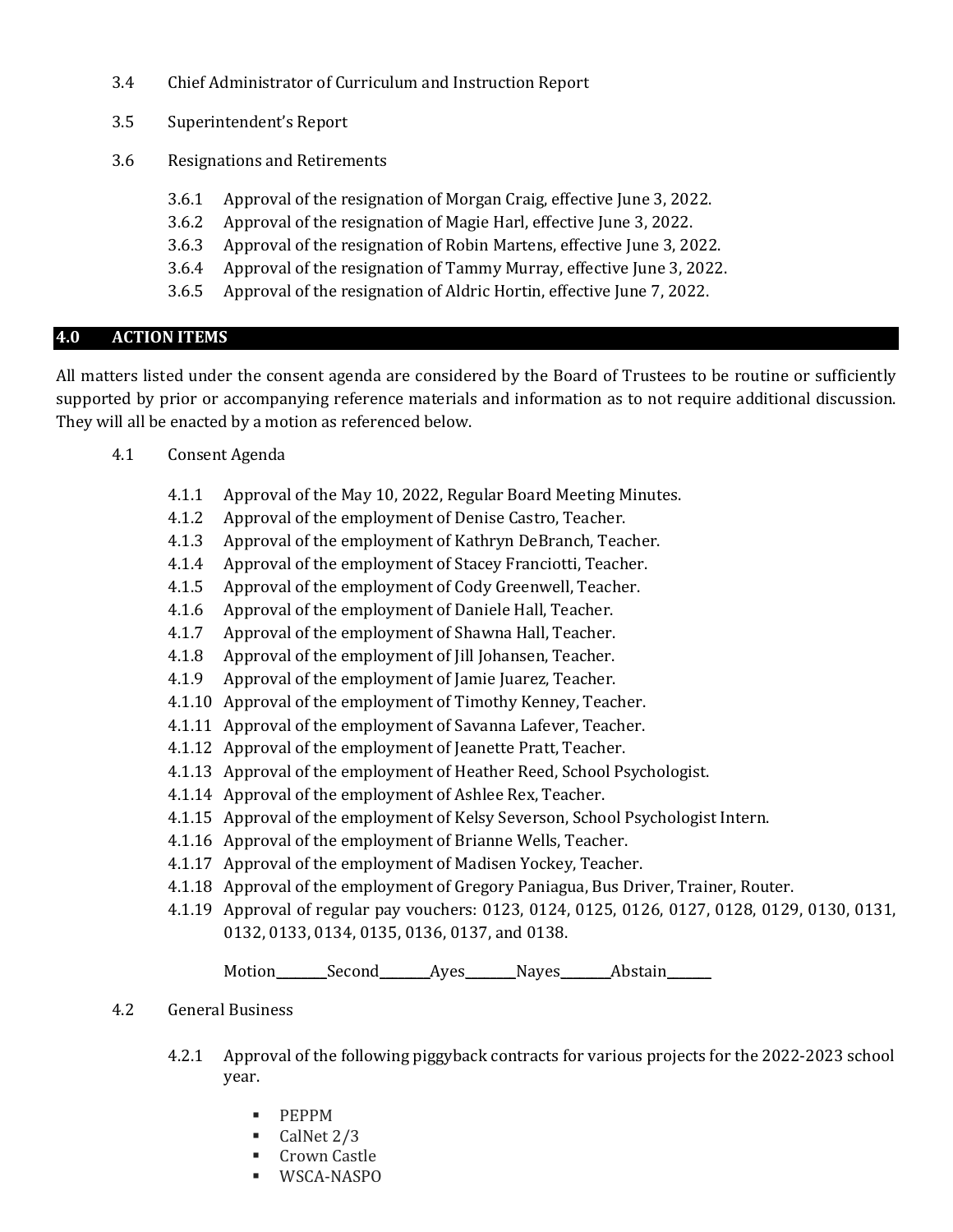- CalSave
- CMAS
- FOCUS
- **SPURR**
- **Infinity Communication**
- WISEBURN
- US Communities
- Sourcewell NJPA
- CDW Irvine USD 19/20-01 IT
- IVS Bakersfield City School District
- Class Leasing Chawanakee School District
- Sierra School Equipment Company Arvin School District
- Mobile Modular Pajaro Valley Piggyback Bid #B-17-28-11-000-9291
- National Purchasing Partners NPP Contract #2060
- CSDPA California Student Data Privacy Agreement
- Creative Bus Sales South County Support Services Agency Bid #1819-SC11-01(C)

Motion Second Ayes Nayes Abstain

4.2.2 Approval of Year-End Transfer Resolution #2122-21. *Allows transfer of funds to balance the 21-22 Budget.* 

Motion Second Ayes Nayes Abstain

4.2.3 Approval of Resolution #2122-22 regarding the Educational Account to establish the amount of dollars to be directed from EPA revenues for 2022-2023.

Motion Second Ayes Nayes Abstain

4.2.4 Presentation and Approval of 2022-2023 Budget.

Motion Second Ayes Nayes Abstain

4.2.5 Approval of the final draft of the Local Control Accountability Plan. (FOCUS)

Motion\_\_\_\_\_\_\_Second\_\_\_\_\_\_\_Ayes\_\_\_\_\_\_\_Nayes\_\_\_\_\_\_\_Abstain\_\_\_\_\_\_\_\_

4.2.6 Approval of the adoption of Science Curriculum.

Motion Second Ayes Nayes Abstain

4.2.7 Approval of the Data Integration and Cybersecurity Analyst job description.

Motion Second Ayes Nayes Abstain

4.2.8 Approval and Ratification of Superintendent's Positive Evaluation. *Superintendent received a positive evaluation for the 21-22 school year.* 

Motion Second Ayes Nayes Abstain

# **5.0 BOARD MEMBER ITEMS**

Each Board member may make a brief announcement or make a brief report on his or her own activities.